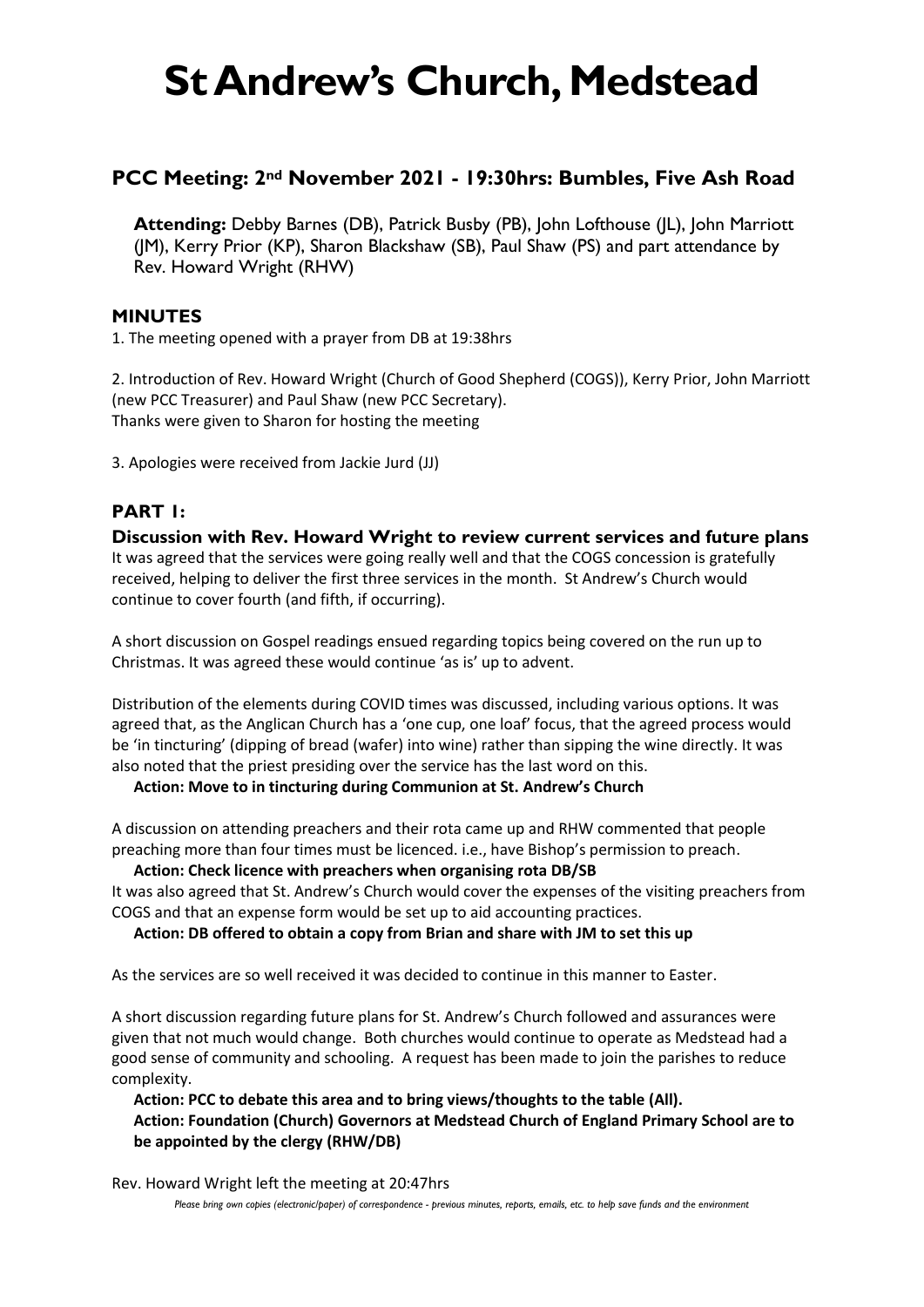# **St Andrew's Church, Medstead**

## **PART 2: PCC matters**:

#### **1. Matters Arising**

- Christmas Tree Festival (FRI 3rd DEC): Guitar support from COGH (DB) - Carried forward by DB - Church Hall conditions for hire documentation – copies to be shared to new PCC members (SB)

#### **2. Minutes of last meeting:**

Matters arising having been covered off, the minutes of the last meeting were agreed and signed by **DB** 

**Action: Agreed Minutes to be posted to website and a copy placed in plastic sleeved folder at rear of Church for all to refer to. (PS)**

## **3. Church Wardens' Report**

DB reported that services were going very well and are now agreed for this year. Next year's services are already being discussed and that Mervin Dunwoody has also agreed to assist.

#### **4. Treasurer's Report**

IM reported that the accounts had now been handed over and were now being reviewed (post  $31st$ Dec 2020) with any outstanding invoices being paid. St. Andrew's appears to be up to date regarding Common Mission Fund (the payment made each month to the Diocese).

JM also reported that the signatories' position had been discussed and agreed. The proposal was put to the meeting, was agreed and would now be actioned for the various accounts. Approved unanimously.

Looking ahead and to ensure a smooth audit process, JM is keen to ensure all supporting evidence to any expenditure is readily available so has asked for any receipts to be passed his way with reference to the related expenditure. Requests will be issued for any queries/missing receipts. JM plans to introduce a reference number system to aid in this process. DB asked JM to draw up an expense claim form.

JM offered thanks to all those involved in managing the accounts and in their handover

## **5. Social Committee Report**

SB reported on the various activities being planned with dates being discussed:

- lesus My Boy – now agreed for SAT  $11^{th}$  DEC at 19:30hrs – tickets £8 with the interval served in the Church Hall

- January Quiz now planned for Early FEB
- Recital now planned for Late FEB
- French visitors now planned for MAY

## **5. Music Report**

PB reported that despite COVID, all had gone well, especially now the restrictions were less onerous. Services continue to enjoy hymns and we are now looking for more people to join the choir

## **6. Church Hall Toilets**

PS updated the meeting on works and deferred start date to January 4<sup>th</sup>. The committee thanked Ian Hainsworth for his continued support on this project

#### **7. Porch Repair**

JM updated on tender/quotation submissions. He also referenced the additional costs from the electrician (to carry out works on the lighting) and the architect fees. Following discussion, it was agreed to follow David Hayward's recommendation on the contractor and to agree pricing